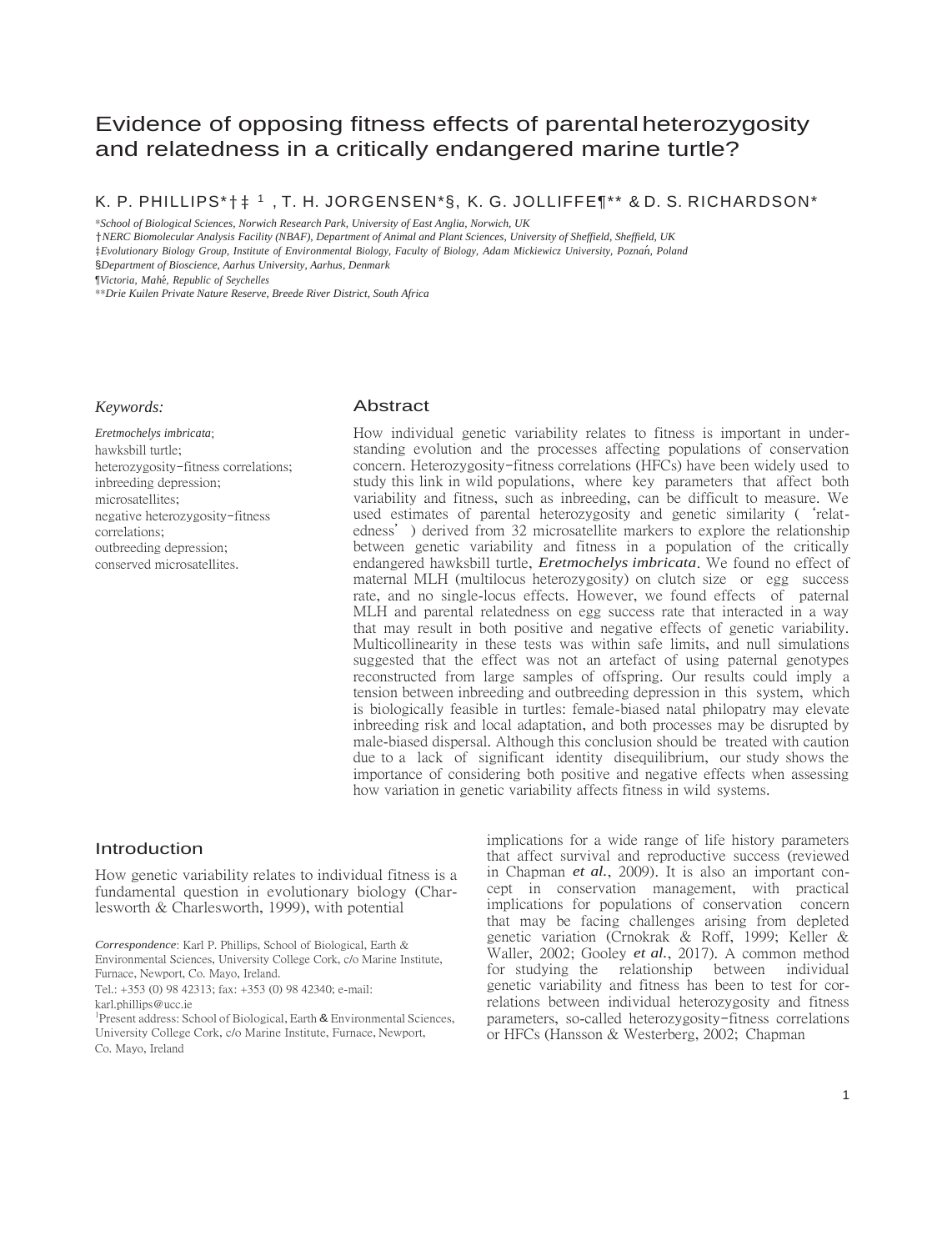*et al.*, 2009; Miller & Coltman, 2014). HFCs have been reported in a variety of taxa (Chapman *et al.*, 2009), but the relative roles of the hypothesized explanatory mechanisms behind the correlations remain a topic of debate (e.g. Hansson & Westerberg, 2008; Szulkin *et al.*, 2010). With the widespread use of microsatellite markers for HFC studies, this discussion has focussed on the relative roles of 'general' and 'local' effects (e.g. Hansson & Westerberg, 2002; Rodriguez-Quilon *et al.*, 2015), and the associated question of the link between marker-based heterozygosity and inbreeding coefficients (e.g. Balloux *et al.*, 2004; Berenos *et al.*, 2016; Nietlisbach *et al.*, 2017), although these models are not mutually exclusive. A third mechanism, 'direct effects', was applicable to older study techniques such as allozymes (e.g. David, 1998), but is not usually considered for microsatellites, which are typically treated as neutral and not directly subject to selection (e.g. Li *et al.*, 2002, 2004). Under the 'general effects' model, average heterozygosity across a number of independent loci is used as an estimate of genome-wide heterozygosity, which itself is treated as a proxy for an individual's level of inbreeding. Individuals that are more inbred are predicted to have lower genome-wide heterozygosity and, consequently, lower fitness due to increased expression of deleterious recessive alleles and loss of heterosis ('inbreeding depression'; Charlesworth & Charlesworth, 1987, 1999). However, this interpretation is controversial, as even when calculated from large panels of markers, multilocus heterozygosity (MLH) may be a poor correlate of pedigree inbreeding coefficients (e.g. Balloux *et al.*, 2004). Under the 'local effects' model, a given marker demonstrates an HFC because it is in linkage disequilibrium with a functional locus (Hansson & Westerberg, 2002; Szulkin *et al.*, 2010). This model is less dependent on individual inbreeding levels than general effects, but there is widespread theoretical concern about how to interpret such effects, compounded by statistical challenges in demonstrating them robustly (Szulkin *et al.*, 2010).

Many HFC studies have reported positive linear effects (Chapman *et al.*, 2009; Ktipper *et al.*, 2010). Such positive effects may have been overrepresented due to publication bias (Coltman & Slate, 2003; bias may be diminishing – see Chapman *et al.*, 2009), biases arising from the properties of the genetic mark- ers used (Kufipper *et al.*, 2010), and because of a ten- dency for HFC studies to be conducted on small populations that have high inbreeding variance (see Coltman & Slate, 2003; Chapman *et al.*, 2009; Ktipper *et al.*, 2010). The other end of the heterozygosity spec- trum – negative HFCs – has received less attention (but see Szulkin & David, 2011). Negative multilocus HFCs may represent outbreeding depression, where population admixture breaks up coadapted gene com- plexes or disrupts local adaptation (Templeton *et al.*, 1986; Waser, 1993). This phenomenon has been

observed in captive populations (Lacy *et al.*, 1993), but its importance among wild populations is less clear (Marshall & Spalton, 2000; Szulkin & David, 2011). Somewhere between deleterious inbreeding and deleterious outbreeding, there should be an optimal level of outcrossing that maximizes fitness. This has been well demonstrated in plants (Waser & Price, 1989, 1994; Willi & van Buskirk, 2005). Studies that have demonstrated both inbreeding and outbreeding depression on animals are few (e.g. Marshall & Spalton, 2000; Neff, 2004; Escobar *et al.*, 2008; see also Edmands, 2007), but have highlighted important processes. For example, inbreeding and outbreeding may act on the same trait, or simultaneously on different traits, and directions of HFC may differ between age classes and sexes (e.g. Marshall & Spalton, 2000; Esco- bar *et al.*, 2008; Olano-Marin *et al.*, 2011b).

An individual' s genetic variability may affect the fitness of its offspring, for example, through differential fertilization success (e.g. Bretman *et al.*, 2009; Fitzpatrick & Evans, 2009), egg hatchability (e.g. Keller, 1998; Cordero *et al.*, 2004) or because variability correlates with the quality of parental care (e.g. Richardson *et al.*, 2004; Brouwer *et al.*, 2007). The genetic similarity/relatedness (henceforth 'relatedness') of the parents – which is directly related to offspring genetic variability – may also be important (e.g. Bensch *et al.*, 1994; Van de Casteele *et al.*, 2003). Thus, the success of a given breeding event could be determined by the heterozygosity of each parent, but also by the average heterozygosity of the offspring that they produce as a result of their relatedness (Cordero *et al.*, 2004).

HFC studies are biased towards species that mature quickly and have short lifespans, towards mammals and birds, and against species of high fecundity (Chapman *et al.*, 2009). However, it is important for the development of any theory in evolutionary biology that it be tested against a range of life-history backgrounds. Here, we test for correlations between individual genetic variability and fitness in a population of the critically endangered hawksbill turtle (*Eretmochelys imbricata*; family Cheloniidae), a long-lived, slow-to- mature, migratory reptile. We focus on two parameters that relate directly to marine turtle fitness: the number of eggs in a clutch and the proportional success of those eggs. For clutch size, we test for correlations with maternal heterozygosity, whereas for egg success we also test for correlations with paternal heterozygosity and parental relatedness. We also compare multilocus (general effect) and single-locus (local effect) models. Our study population in the Republic of Seychelles is one of the world's most important populations of hawksbill turtles, but has declined substantially as the islands were colonized by humans 200+ years ago (Mortimer, 1984, 2004). Assessing the link between genetic variability and fitness in this population may help conservation managers better understand the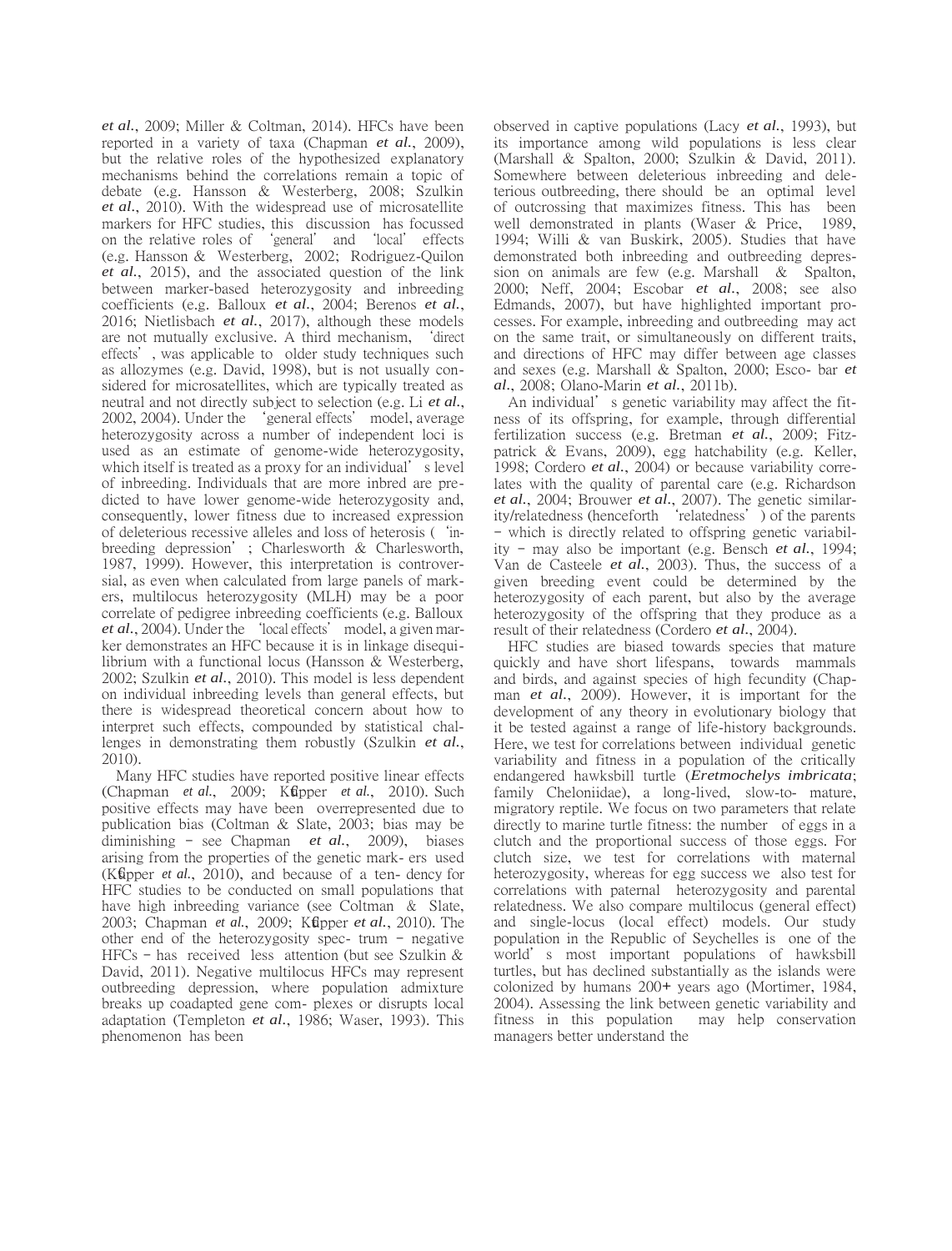processes driving variation in reproductive output in this species.

## Materials and methods

### Field methods

Sampling of adult female and hatchling turtles was conducted on Cousine Island, Republic of Seychelles  $(04°21°S, 55°38°E)$ , over two nesting seasons (Sep-Apr) spanning 2007-2009. Laying females and nest locations were identified by patrolling Cousine's 1 km beach hourly between 6 am and 6 pm (hawksbills in Seychelles nest almost exclusively by day; Diamond, 1976). Observed females were measured (curved carapace length), tagged (unique titanium tags issued by Seychelles Island Foundation), and sampled (6-mm sterile biopsy from trailing edge of foreflipper). Cousine's conservation managers relocate the majority (> 95%) of clutches to 'erosion-safe' beach zones and line nest clutches to 'erosion-safe' beach zones and line nest chambers with nets to limit predation from *Oocypode*  crabs (Hitchins *et al.*, 2004). Eggs were counted during this process, which was undertaken within 12 h of laying (later disturbance can increase egg mortality; Parmenter, 1980). Because protective nets prevent hatchlings escaping, nests were checked daily for signs of activity from 10 days prior to the projected hatching date. Upon release, live hatchlings were counted, and tissue samples (2-mm biopsy) were taken from the marginal scute of 20 randomly chosen hatchlings per clutch (all hatchlings if fewer than 20 emerged). The number of unhatched eggs and dead hatchlings remaining in the nest was counted, with unhatched eggs assigned as either 'developed' (embryo in evidence) or 'undeveloped' (no evident embryo).

#### Molecular techniques

Samples were genotyped at 32 microsatellite loci (details in Phillips *et al.*, 2013). Female genotypes were only used in downstream analyses if  $\geq$  29 of 32 loci amplified. For each hatchling, its genotype for a given multiplex was not used downstream if more than four loci from a multiplex (10–11 loci) failed to amplify, and its whole genotype was removed if two multiplexes were discounted or if more than ten loci failed in total.

### Parentage analysis and reconstruction of paternal genotypes

We used COLONY 2.0.4 (Wang & Santure, 2009; Jones & Wang, 2010) to identify clusters of offspring that shared a father, and to reconstruct the genotypes of these males. COLONY parameters were as in Phillips *et al.* (2013). We henceforth use 'family' to refer to a clutch or group of clutches produced by a single female in a given year. COLONY reconstructs genotypes on a

locus-by-locus basis and provides a confidence value for each reconstruction. As in Phillips *et al.* (2013), when assembling paternal multilocus genotypes, we only incorporated single-locus genotypes with confidence

≥ 0.90, and only used multilocus genotypes in downstream analyses if they contained  $\geq$  29 of 32 loci and were reconstructed from  $\geq 10$  offspring. All three of these thresholds bear on the fact that paternal genotypes are easier to reconstruct if the male is heterozygous or is dissimilar from the female. Alternative thresholds might have been chosen: increasing the required minimum numbers of offspring or reconstructed loci reduces reconstruction bias, and increasing per-locus confidence *increases* bias (because heterozygous/dissimilar genotypes hit the threshold more easily; Appendix S1). However, we opted for consistency with the previous work, given that simulations undertaken for the present study showed that the chosen thresh- olds did not problematically elevate type I error risk for the analyses we conducted (see below). Note that any conclusions arising from paternal genotype data are only applicable to families that pass the minimum offspring criterion.

All loci satisfied assumptions of Hardy–Weinberg and linkage equilibria (GENEPOP v4.1; Raymond & Rousset, 1995) and had null allele frequencies  $\lt$  0.1 (CERVUS v3.0.3; Marshall *et al.*, 1998). We calculated the *g<sup>2</sup>* measure of identity disequilibrium in the program RMES (David *et al.*, 2007; Oct 2009 version), as recommended by Szulkin *et al.* (2010). Significant identity disequilibrium means that locus states (heterozygous or homozygous) correlate within individuals, which suggests that heterozygosity across the marker panel correlates with individual inbreeding (Szulkin *et al.*, 2010).

#### Genetic predictors

For each genotyped adult, we calculated multilocus heterozygosity (MLH) as standardized heterozygosity (SH), which gives all loci equal weighting but corrects for missing genotypes (Coltman *et al.*, 1999). To aid future reviews and meta-analyses, we also performed all multilocus analyses with two alternative metrics: 'internal relatedness' (Amos *et al.*, 2001) and 'homozygosity by loci' (Aparicio *et al.*, 2006). The results did not differ substantively from those using SH (Appendix S2). Data on single-locus heterozygosity (SLH) for each individual were coded as a series of  $0<sup>0</sup>$ s (homozygote loci) and 1<sup>0</sup>s (heterozygote loci) and were then standardized by marker variability to reduce bias when estimating single-locus partial regression slopes (see Szulkin *et al.*, 2010). Missing single-locus genotypes were replaced with the population-level expected heterozygosity for the respective locus (Szulkin *et al.*, 2010).

Genetic similarity between all observed pairings for which we were able to reconstruct paternal genotypes (henceforth 'multilocus parental relatedness') was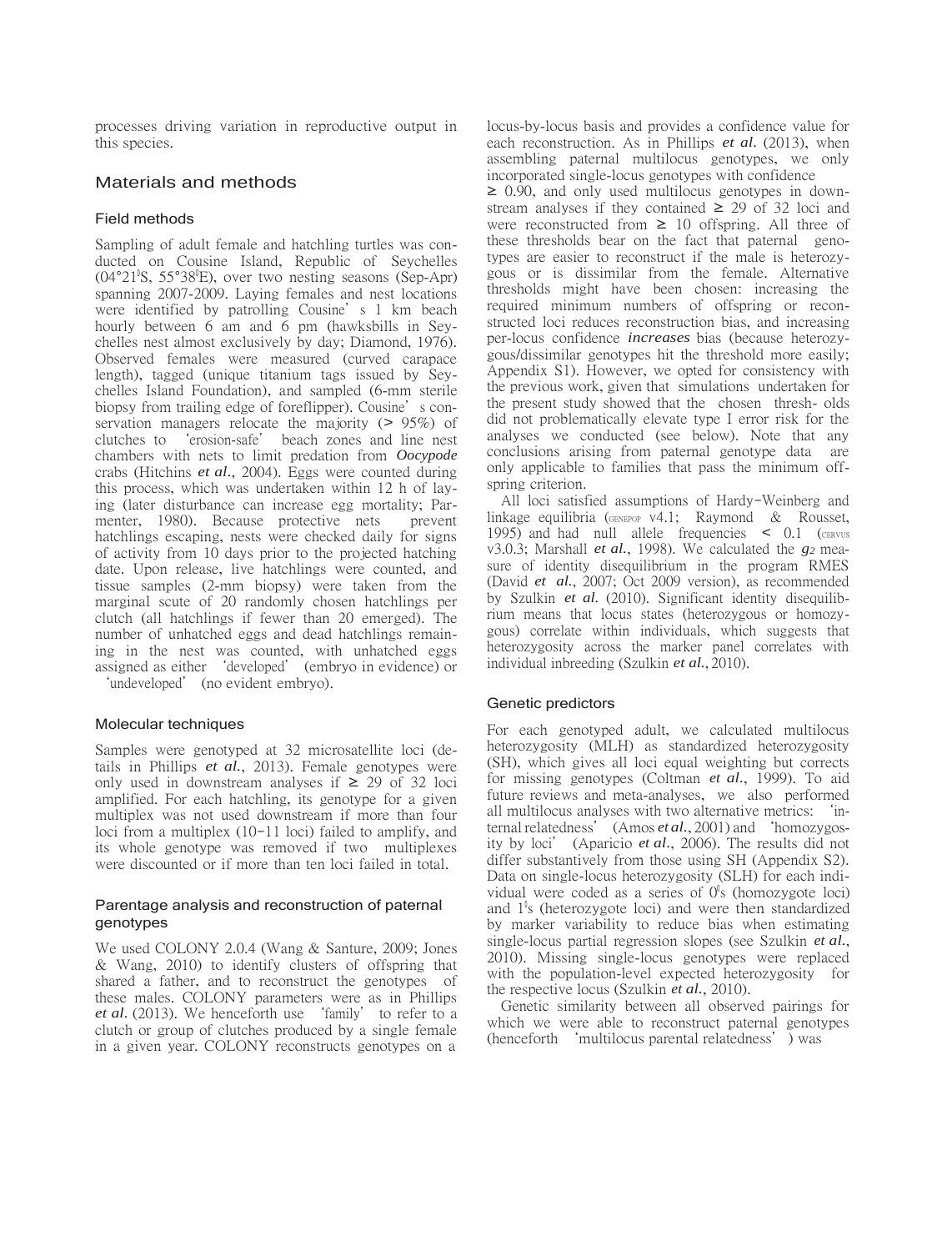quantified using the relatedness metric of Queller & Goodnight (1989) in COANCESTRY v1.0.1 (Wang, 2011), based on allele frequencies taken from the COLONY output. As a measure of single-locus parental similarity/ relatedness, we calculated the proportion of a pair's offspring expected to be homozygous at a given locus. Missing values were replaced with the population expected homozygosity for the respective locus.

## Fitness response variables

All HFC analyses were conducted in  $\kappa$  (v3.0 or later; R Development Core Team, 2008), using linear mixed models in the package 'lme4<sup>0</sup> (Bates *et al.*, 2014) and tests of regression slope significance in the package 'lmerTest' (Kuznetsova *et al.*, 2013). We tested whether maternal heterozygosity predicted clutch size, with female identity as a random effect (errors were nearenough normally distributed for us to favour Gaussian over Poisson for a more intuitive interpretation). We included every nest for which we knew the female's genotype and controlled for a relationship between maternal body size and clutch size (Appendix S3). There was no significant correlation between maternal heterozygosity and body size  $(N = 70, P = 0.86;$  note that testudine growth is indeterminate).

We tested whether maternal heterozygosity, paternal heterozygosity and parental relatedness predicted the proportion of eggs in a clutch from which surviving hatchlings emerged ('emergence success', logit-transformed), with lay date and incubation duration included as control variables and pair identity as a random effect. Use of alternative egg success metrics (fertilization success and hatching success) produced near-identical interpretations (Appendix S4). We excluded clutches where no egg produced a visible embryo, as either A) these lacked paternal genotype data, or B) an unexplained total clutch failure among a female's otherwise 'normal' clutches implies an exter- nal factor overwhelming other processes. We also excluded multiple-paternity families, as we cannot know the contributions of each male to the proportion of eggs that fail. However, we re-ran the maternal HFC analysis of emergence success with all nests included. Multiple and single paternity families did not have sig- nificantly different emergence success (linear mixed model: difference =  $0.35$  0.24 (SE); likelihood ratio test: d.f. = 6,7,  $P = 0.14$ ).

 $U, V = 0.14$ .<br>We used a corrected  $\overline{\text{A}}$ kaike Information Criterion (AICC; Akaike, 1974; Hurvich & Tsai, 1989) model ranking approach, implemented in the  $R$  package 'MuMIn'  $(Bartón, 2013)$ , to compare 13 multilocus models of interest for egg success. These models included main linear effects, quadratic effects and pair- wise linear interactions for the three multilocus predic- tors, with up to three predictors allowed into a model (see Table 2). A model was considered the nominal

(Pearson's  $r = 0.297$ ), multicollinearity was well 'best' if it was  $\geq 2.00$  AICc units clear of the next best model. Otherwise, we considered the models comprising the top two units of AICc collectively. For each model, we calculated marginal *R* 2 (Nakagawa & Schielzeth, 2013) to indicate the amount of variance explained by the model's fixed effects, and the Akaike weight, a measure of the model's explanatory power relative to other models. Although paternal MLH and parental relatedness were correlated in our data set within safe limits after all continuous predictors were zerocentred (max. variance inflation factor  $= 1.17$ ; max. kappa = 2.51; concern would begin at values of

2.5 and 10.0, respectively). However, as a safeguard, any significant effects involving paternal MLH or multilocus parental relatedness were re-tested using A) bootstrapping that held each of the two parameters constant while resampling the other, and B) delete-one jackknifing for each family (Appendix S5).

We initially included an interaction term between genetic variability and study season when testing multilocus predictors, but found no support either for this or for any main effect of season (data not shown).

#### Single-locus effects

To test for effects of heterozygosity associated with specific loci, we used likelihood ratio tests to compare models with a multilocus metric fitted as a linear expression against respective models with all 32 single loci fitted simultaneously as covariates (Kufpper *et al.*, 2010; Szulkin *et al.*, 2010). Only if this test is significant should a single-locus model be examined for loci with partial regression slopes significantly different from zero (Szulkin *et al.*, 2010). AICc is unsuitable for this test because the majority of loci are expected to be of low explanatory power and to swamp the metric. We performed these analyses for both egg number and egg success, with separate analyses for maternal heterozygosity, paternal heterozygosity and parental relatedness on the latter. Because our sample size relative to the number of loci placed the maximum single-locus models in danger of overfitting, we interpreted any significant likelihood ratio *P*-values relative to those derived from simulated null data sets (see below).

#### **Simulations**

To test whether inferences based on paternal genotypes were biased by the reconstruction process, we used the observed allele frequencies to generate 1000 null data setswith family sizes and locations of genotyping failures exactly matching the observed data, and with random genotyping errors (per-locus rates as estimated above) applied to females and hatchlings (details in Appendix S6). We ran each null data set through our analysis pipeline (parentage analysis, genotype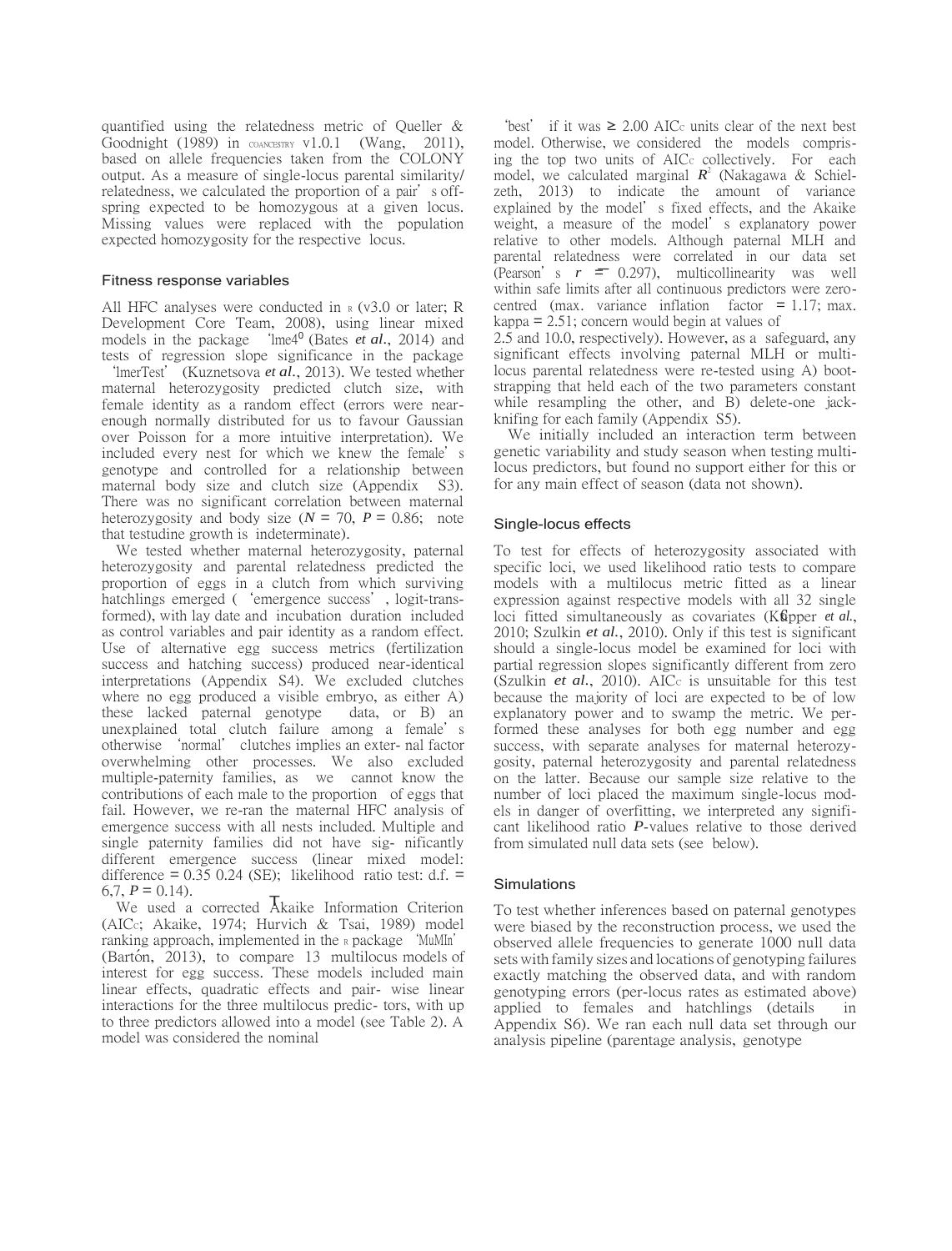reconstruction and statistical analyses), and compared the observed values of key summary metrics (e.g. DAICc,  $R<sup>2</sup>$  and coefficient slopes) to their simulated distributions.

## **Results**

female =  $2.0$  $\text{d}$  $\cdot$  $1.2$  (SD); max. = 5). All runs of COL-We genotyped 95 adult females and 2455 hatchlings. After excluding 15 clutches attributed to 10 unsampled females, this was reduced to a sample of 142 clutches produced by 70 genotyped females (mean clutches per ONY converged on the same parentage assignments. Of the 84 males inferred as contributing paternity, we were able to reconstruct 64 genotypes that met our confidence criteria. Eight of our genotyped families showed multiple paternity. Consistent with Phillips et al. (2013), no cases were observed where the paternity changed between a given female's clutches within a season. One male sired offspring in both years of the

study, but no males fertilized more than one female per year. Our final sample sizes were 140 clutches in 69 families for the clutch size HFC test, and 111 clutches in 56 families for egg success HFCs. Of the 55 male genotypes used in the egg success analyses, 49 were complete (i.e.  $32/32$  loci) and only one was missing  $> 1$ locus (29/32). After excluding the missing loci, all males had a harmonic mean per-locus reconstruction confidence  $\geq$  0.995, 32 of 55 males had confidence  $\geq$  0.99 for all accepted loci, only one male had  $>$  3 loci with confidence  $\lt$  0.99 (min = 0.98, no missing loci), and only 5 of 1 752 accepted loci had  $0.90 \leq \text{confi}$ dence  $< 0.95$ .

#### Identity disequilibrium

We found no evidence for overall identity disequilibrium among our loci (RMES, 10 000 iterations:  $g_2 = 0.000$ , SD = 0.002,  $P = 0.366$ ), suggesting that our markers may better reflect their local genomic environment than individual inbreeding values.

#### Clutch size HFC

No maternal heterozygosity term (linear MLH, quadratic MLH or SLH) was a significant predictor of clutch size (Table 1).

#### Egg success HFCs

For egg success (emergence), the 'best' model was the interaction between paternal MLH and parental relatedness (Tables 2 and 3). Relative to the null model, this interaction resulted in an AIC $c$  improvement of 7.67, and relative to the second-best model of 4.19. The second-best model had the same two main predictors but without the interaction (Tables 2 and 3), and this was the only other model to improve significantly upon the

Table 1 Model fit statistics for maternal heterozygosity as a predictor of clutch size.

| Focal model                  | Tested against  | P        | d.f. |  |
|------------------------------|-----------------|----------|------|--|
| Body size                    | Null model      | < 0.001  | 3.4  |  |
| Body size + MLH              | Body size       | 0.833    | 4,5  |  |
| Body size + MLH <sup>2</sup> | Body size + MLH | 0.296    | 5.6  |  |
| Body size + SLH              | Body size + MLH | $0.081*$ | 5.36 |  |
|                              |                 |          |      |  |

MLH, multilocus heterozygosity; SLH, single-locus heterozygosity; body size, curved carapace length.

All models are linear mixed models fitted by maximum likelihood, with female identity as a random effect, and are compared using likelihood ratio tests.

All analyses were conducted on 140 clutches laid by 69 females. \*Not significant, and thus not corrected for overfitting.

Table 2 Multilocus heterozygosity (MLH) and parental relatedness models of proportional egg success (emergence), assessed by corrected Akaike Information Criterion (AICc).

| Model                       | AIC <sub>c</sub> Akaike weight Marginal $R^2$ |      |         |  |
|-----------------------------|-----------------------------------------------|------|---------|--|
| pat.MLH 9 par.rel           | $-7.67$                                       | 75.2 | $+12.7$ |  |
| pat.MLH + par.rel           | $-3.48$                                       | 9.3  | $+7.9$  |  |
| par.rel                     | $-1.35$                                       | 3.2  | $+3.9$  |  |
| par.rel <sup>2</sup>        | $-1.23$                                       | 3.0  | $+5.7$  |  |
| pat.MLH + mat.MLH + par.rel | $-1.12$                                       | 2.9  | $+7.8$  |  |
| Null                        | 223.49                                        | 1.6  | 20.4    |  |
| pat.MLH                     | +0.37                                         | 1.4  | $+1.8$  |  |
| $mat.MLH + par.rel$         | $+0.94$                                       | 1.0  | $+3.9$  |  |
| pat.MLH <sup>2</sup>        | $+1.72$                                       | 0.7  | $+2.9$  |  |
| mat.MLH                     | $+2.28$                                       | 0.5  | $+0.0$  |  |
| pat.MLH + mat.MLH           | $+2.69$                                       | 0.4  | $+1.8$  |  |
| mat.MLH 9 par.rel           | $+3.30$                                       | 0.3  | $+3.9$  |  |
| mat.MLH <sup>2</sup>        | $+3.42$                                       | 0.3  | $+0.7$  |  |
| pat.MLH 9 mat.MLH           | $+4.29$                                       | 0.2  | $+2.6$  |  |

pat.MLH, paternal MLH; mat.MLH, maternal MLH; par.rel, multilocus parental relatedness.

We assess 13 models relative to a 'null' model that controls for clutch lay date and clutch incubation duration.

All models are linear mixed models with parent pair identity as a random effect.

AIC $c$  values in boldface improve upon the null model by  $\geq$ two units; values in underlined comprise the top two units of the  $AICc$ ranking.

'+' indicates multipredictor models with main effects only.

'9' indicates two-predictor models with main effects and interaction term.

null (DAIC $c = 3.48$ ). In terms of marginal  $\mathbb{R}^2$ , the main effects-only model improved upon the null by 7.9%, with the interaction bringing an additional 4.8% (Table 2).

The interaction between paternal MLH and parental relatedness means that the effective slope of paternal MLH against fitness is negative at low values of relatedness, and becomes positive above a critical relatedness value approximately 0.75 SDs above mean relatedness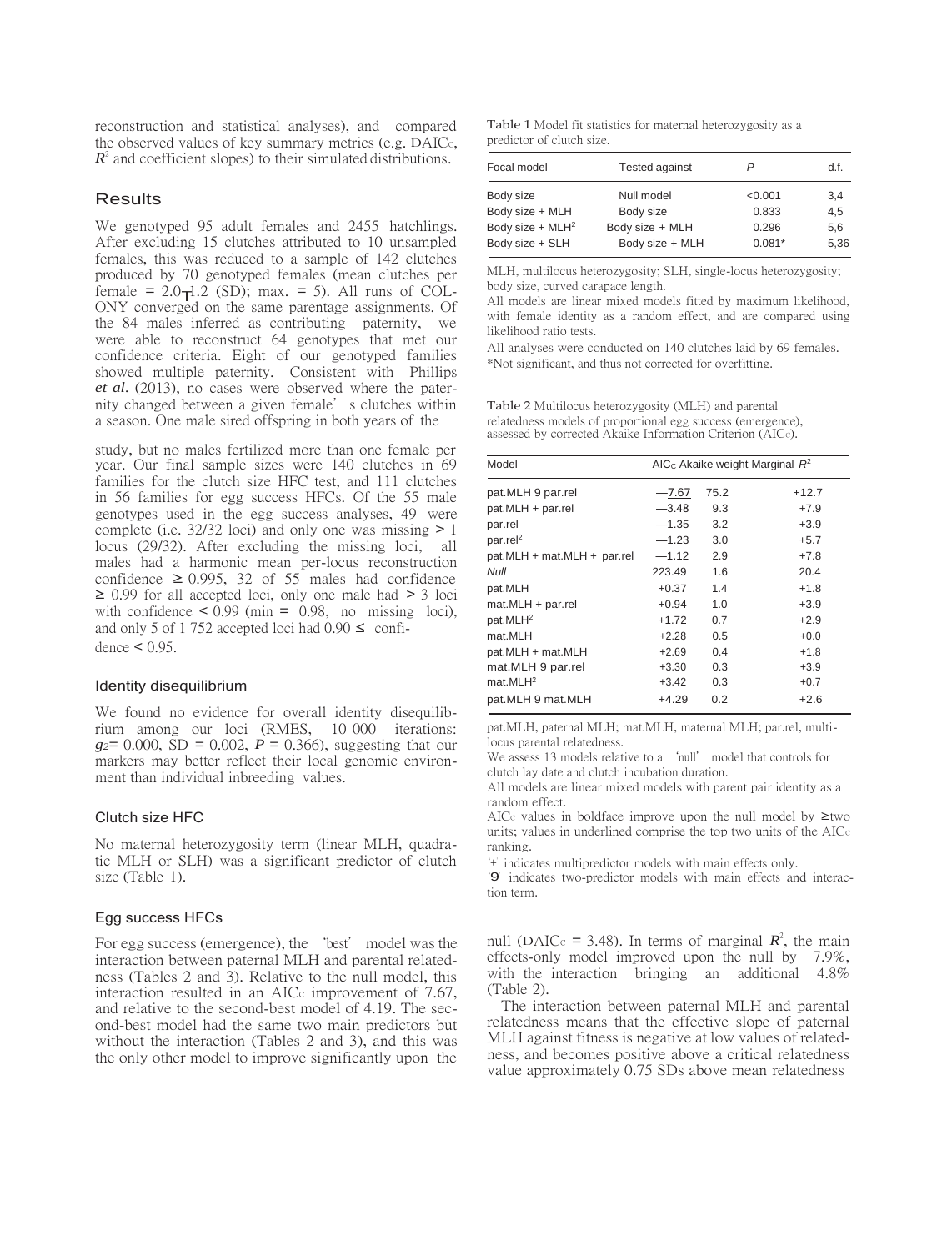| Model term            | pat.MLH 9 par.rel |                   |           | pat.MLH + par.rel |                          |           |  |
|-----------------------|-------------------|-------------------|-----------|-------------------|--------------------------|-----------|--|
|                       | Slope             | SE                |           | Slope             | <b>SE</b>                |           |  |
| Intercept             | 0.54              | 0.07              | $7.24***$ | 0.51              | 0.08                     | $6.60***$ |  |
| Lay date              | $-5.95910^{-03}$  | $1.76910^{-03}$   | $3.38**$  | $-5.98910^{-03}$  | $1.85910^{-03}$          | $3.23**$  |  |
| Lay date <sup>2</sup> | $-1.21910^{-04}$  | 4.29 9 $10^{-05}$ | $2.81**$  | $-1.31910^{-04}$  | 4.42 9 $10^{-05}$        | $2.96***$ |  |
| Incubation duration   | $-5.88910^{-02}$  | $1.54910^{-02}$   | $3.83***$ | $-5.93910^{-02}$  | $1.59910^{-02}$          | $3.73***$ |  |
| Paternal MLH          | $-1.29$           | 0.58              | $2.21*$   | $-1.37$           | 0.63                     | $2.19*$   |  |
| Parental relatedness  | $-1.45$           | 0.60              | $2.41*$   | $-1.83$           | 0.63                     | $2.90**$  |  |
| pat.MLH 9 par.rel     | 17.11             | 6.49              | $2.64***$ | -                 | $\overline{\phantom{0}}$ |           |  |
| Between-subjects SD   | < 0.01            |                   |           | 0.16              |                          |           |  |
| Within-subjects SD    | 0.59              |                   |           | 0.59              |                          |           |  |

Table 3 Regression slopes for multilocus predictor models of emergence success that improved significantly upon the null model (Table 2).

Tests of regression slope significance were performed in the  $\cdot$  'lmerTest' R package.

 $*P < 0.05$ .

 $*$ *\*P* < 0.01.

 $***P < 0.001$ .

 $(SD = 0.10; Fig. 1)$ . Alternatively, the interaction can be read as parental relatedness having a negative slope when paternal MLH is low and a positive slope when paternal MLH is high (Fig. 2) (see Appendix S7 for quality control plots of model residuals). This model remained the significant best when bootstrapping for paternal MLH (DAIC<sub>c</sub>  $P = 0.003$ ; interaction coefficient slope  $P =$ 0.016; Appendix S5) or parental relatedness (DAICc *P*  $= 0.006$ ; interaction coefficient slope  $P = 0.027$ ; Appendix S5), and was robust to delete-one jack-knifing of families (DAIC<sub>c</sub> improvement: mean =  $7.52$ , SD = 1.12, range =  $4.45 - 11.07$ ). The

model was also significant when compared to our null simulations, with the observed DAIC<sub>c</sub>, marginal  $R^2$  and coefficient slope having *P*-values of 0.018, 0.018 and 0.012, respectively (Appendix S6). These *P*-values were within 0.001 of those obtained if the null data sets were analysed with the true, complete parental genotypes, indicating a negligible change in type I error risk from the small, nonsignificant biases (all within 0.1 SDs of zero – see Appendix S6) in these parameters that arise from paternal genotype reconstruction.

For maternal heterozygosity, the single-locus model of emergence success did not improve upon the linear multilocus model, even without comparison to the simulated null data sets  $(d.f. = 7, 38, P = 0.216;$  $P = 0.893$  vs. 1 000 null data sets). Single-locus models of paternal heterozygosity and parental relatedness at first seemed to improve significantly upon their respective linear multilocus models (*P* = 0.009 and 0.001, respectively; d.f.  $= 7,38$ ), but were not significant when compared to the null data sets  $(P = 0.506)$ and 0.127).

No interpretive differences arose from expanding the maternal heterozygosity analyses of egg success to include six families (14 clutches) showing multiple paternity and six families (six clutches) producing too few offspring for paternal genotyping (data not shown).

## **Discussion**

best model, with the models only differing in presence/ — collinearity diagnostics, and the results from our simu-In this study of the relationship between genetic variability and fitness in hawksbill turtles, we found no correlation between maternal heterozygosity and either clutch size or egg success. In contrast, we found support for effects of multilocus paternal heterozygosity and multilocus parental relatedness on egg success, but interacting with each other in a way that suggests that both positive and negative HFCs may be present in our study. This result needs treating with caution given that identity disequilibrium (*g2*) was not significantly greater than zero. However, the magnitude of improvement of fit due to the interaction (DAIC $c = 4.19$  vs secondabsence of the interaction term), the fact that the second-best model is itself a substantial improvement on the third-best model (DAIC $c = 2.13$ ), the 'safe' multilations all give us confidence that this result is unlikely to be an artefact of our analysis pipeline and is thus worth further discussion. We did not find support for single-locus effects, but without our simulations we would likely have committed a type I error in this analysis due to overfitting.

The 'best' model of egg success featured an interaction between paternal MLH and parental relatedness. Under this model, at low to intermediate levels of paternal MLH, the effect of relatedness conforms to a traditional inbreeding interpretation, with increasing relatedness correlating with decreasing fitness. However, when paternal MLH is high, the effect of relatedness disappears and may even reverse. To think about it the other way around, low paternal MLH only has a negative effect when parental relatedness is high (i.e. when inbreeding is implied). At low and intermediate parental relatedness (outbreeding), high paternal MLH (i.e. a father that is likely outbred himself) appears to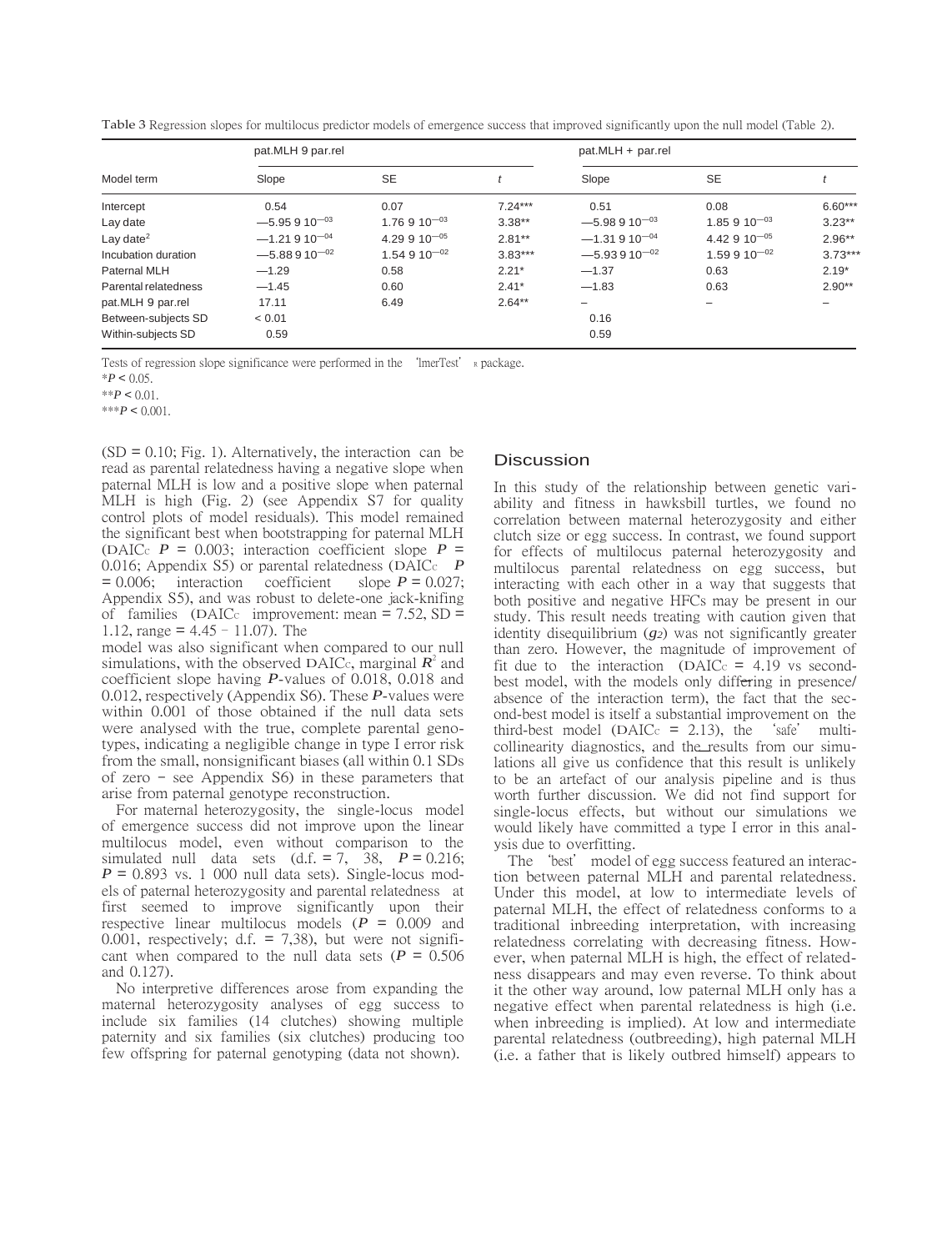

Fig. 1 Effect of interaction between paternal multilocus heterozygosity (MLH) and multilocus parental relatedness on proportional egg success (emergence; logit-transformed), focusing on paternal MLH. See Tables 2-3 for model fit assessments, and Appendix S7 for quality control plots of residuals. All plots show data *after* controlling for significant effects of clutch lay date and incubation duration. Top-left: all data points. Top-right: families with 'low' parental relatedness (lower third of relatedness data; relatedness ≤—0.03). Bottom-left: families with 'medium' parental relatedness (mid-third of relatedness data;  $-0.03 <$  relatedness  $\leq 0.04$ ). Bottom-right: families with 'high' parental relatedness (upper third of relatedness data; relatedness > 0.04). All lines are fitted at mean relatedness for the focal subset (—0.10, 0.01 and 0.10, respectively).

exert a negative effect on fitness. One possible explanation is that if parents are unrelated (dissimilar), and are thus already producing offspring of high heterozygosity, the addition of extra variability from a particularly heterozygous father may be deleterious (outbreeding depression). If the parents are related (similar), the fact that the father is particularly heterozygous will limit how often offspring will inherit the same allele at each locus from both parents, meaning that offspring will be more heterozygous and, in theory, suffer less from inbreeding depression. How this might apply in practice, and the long-term consequences, will be affected by the heritability of heterozygosity (Mitton *et al.*,

1993; Nietlisbach *et al.*, 2016) and the relationship between heterozygosity and relatedness (Roberts *et al.*, 2006), but modelling this is beyond the scope of this study.

In our analyses of reproductive success in relation to genetic variability in the hawksbill turtle, the two top multilocus models imply the presence of positive and negative HFCs in this system, a process that could exert a stabilizing influence on population genetic variability (Neff, 2004). Indeed, if the genetic predictors are interpreted in a classic inbreeding context, our result could be read (cautiously) as a tension between inbreeding and outbreeding depression, with an optimum level of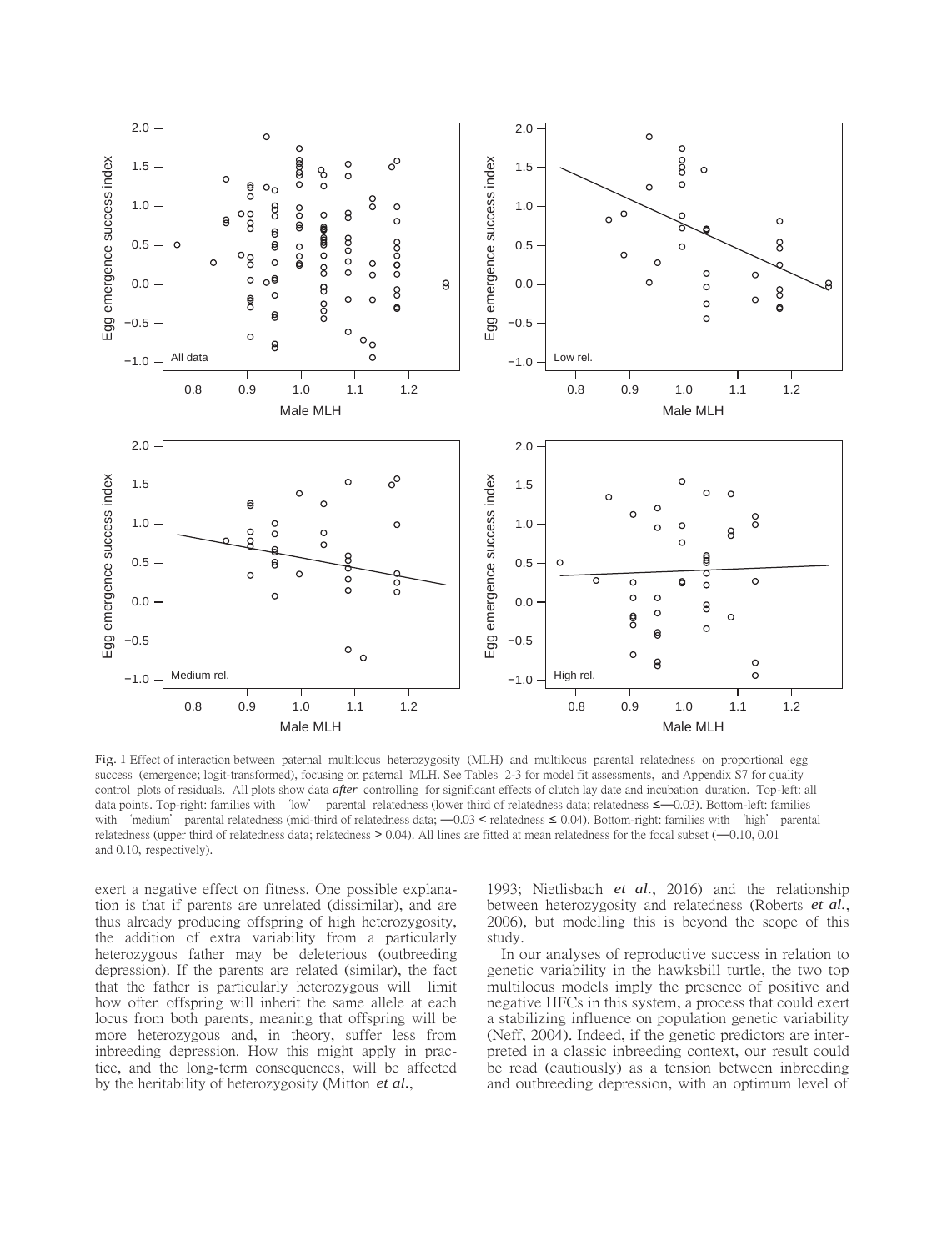

Fig. 2 Effect of interaction between paternal multilocus heterozygosity (MLH) and multilocus parental relatedness on proportional egg success (emergence; logit-transformed), focusing on parental relatedness. See Tables 2-3 for model fit assessments, and Appendix S7 for quality control plots of residuals. All plots show data *after* controlling for significant effects of clutch lay date and incubation duration. Topleft: all data points. Top-right: families with 'low' male paternal MLH (lower third of paternal MLH data; MLH ≤ 0.95). Bottom-left: families with 'medium' parental relatedness (mid-third of relatedness data; 0.95 <relatedness ≤ 1.04). Bottom-right: families with 'high' parental relatedness (upper third of relatedness data; relatedness > 1.04). All lines are fitted at mean relatedness for the focal subset (0.91, 1.02 and 1.15, respectively).

outcrossing. Studies inferring both inbreeding and outbreeding depression acting on the same fitness trait in the same system are few (e.g. Waser & Price, 1989, 1994; Marshall & Spalton, 2000; Neff, 2004), although further examples of them operating on different traits in the same population exist (Olano-Marin *et al.*, 2011a,b). The collective implication of these studies is that some form of population structure (e.g. caused by isolation-by-distance, philopatry or founder effects) facilitates both local adaptation and elevated inbreeding risk and that there is a trade-off between reducing inbreeding and avoiding outbreeding depression. Could such a process operate in marine turtles? Potentially,

yes. Female green turtles nesting on Ascension Island show fine-scale local adaptation despite evidence for strong male-biased gene flow between nesting beaches (Lee *et al.*, 2007; Weber *et al.*, 2012). More generally, studies across marine turtle species have emphasized that females show natal philopatry but that males are more dispersive (reviewed in Bowen & Karl, 2007; see also Lee, 2008; Komoroske *et al.*, 2017), which could potentially give rise to an inbreeding–outbreeding tension analogous to that seen in some plants (Waser & Price, 1989, 1994). Fine-scale sex-biased natal philopatry has also been implicated in HFCs in blue tits (*Cyanistes caeruleus*), where positive and negative HFCs have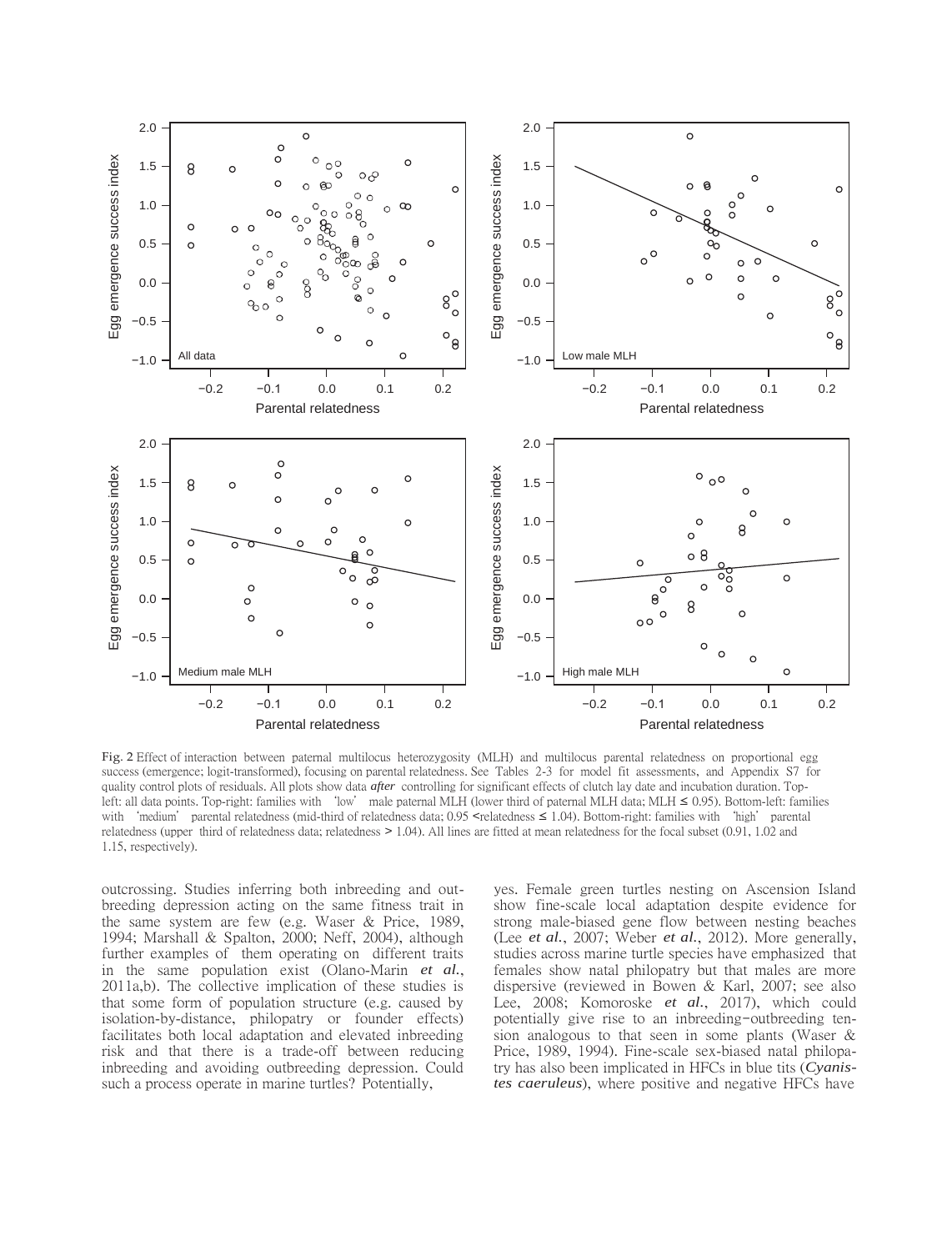been observed in the same population (Olano-Marin *et al.*, 2011b; see also Szulkin & David, 2011). In our system, there is no regional structuring of nesting beaches, but pairwise genetic relatedness is higher among females nesting on Cousine than among the males that fertilize them, indicating that females are more philopatric than males (Phillips *et al.*, 2014) and creating the potential for a dispersal–adaptation trade-off. Unfortunately, we do not have comparable data from other sites in Seychelles that would allow us to test the validity, spatial scale and strength of such an inference.

We found no HFCs associated with maternal genotypes. Examples of differences between sexes in HFCs and effects of inbreeding are common, with effects more likely to be associated with females than with males (reviewed in Olano-Marin *et al.*, 2011b). These effects can range from early-life survival of females (Coulson *et al.*, 1999; Olano-Marin *et al.*, 2011b) to maternally transmitted effects on the next generation (Brouwer *et al.*, 2007; Bebbington *et al.*, 2016). In our case, the absence of any maternal HFC may be a conse- quence of female breeding strategy. Marine turtle females are capital breeders, meaning they accumulate an energy reserve ('capital') with which to produce and provision offspring. This is a slow and variable process (most marine turtle species nest once every 2-5 years; Miller, 1997) and is known to be affected by prevailing environmental conditions (e.g. Wood & Wood, 1980; Limpus & Nicholls, 1988). Correlations between maternal heterozygosity and reproductive metrics may therefore be difficult to detect in marine turtles without controlling for variance in rates of capital accumulation (Broderick *et al.*, 2001). However, with sufficient longterm data, it might be possible to test the hypothesis that heterozygosity affects efficiency at accumulating energy capital, and thereby remigration frequency and reproductive success, or to use biomarkers of stress such as telomeres (Plot *et al.*, 2012; Bebbington *et al.*,2016).

There is considerable debate in the HFC literature as to how well MLH represents individual inbreeding status (Balloux *et al.*, 2004; Szulkin *et al.*, 2010; Berenos *et al.*, 2016; Nietlisbach *et al.*, 2017), and all HFC studies are thus urged to assess the utility of MLH as an inbreeding proxy through a test for identity disequilibrium (Szulkin *et al.*, 2010; Miller & Coltman, 2014). We did not find significant identity disequilibrium in our study, suggesting that, despite a reasonable panel of markers, MLH in our case is not a good proxy for inbreeding. Without identity disequilibrium, the effects associated with MLH are difficult to explain (Chapman & Sheldon, 2011; Miller & Coltman, 2014). However, for several reasons, we are wary of dismissing the MLH– inbreeding link as an explanation for the patterns observed. First, multilocus HFCs underpinned by inbreeding can reach significance before identity disequilibrium is significant (Szulkin *et al.*, 2010). Second, several authors have argued that HFCs, both multi- and

single locus, are more likely to be detected when conserved markers are used, and marine turtle microsatellite loci are extremely conserved (discussed further below). Third, empirical support from meta-analyses for the premise that HFC effect sizes should be larger with greater inbreeding variance is mixed. Miller & Coltman (2014) report a significant correlation between *g<sup>2</sup>* and HFC effect sizes, but Chapman *et al.* (2009), using a coarser metric but much larger sample size, did not find a relationship between inbreeding variance and HFC effect size. Finally, our sampled population, although large and genetically well mixed, is not homogeneous, and shows some evidence of female natal philopatry (Phillips *et al.*, 2014). In large populations, any kind of structure creates a greater potential for inbreeding than does full mixing (Olano-Marin *et al.*, 2011a,b; see also Szulkin *et al.*, 2010). We have therefore discussed MLH in its traditional inbreeding interpretation, but with caution.

Several authors have argued for the importance of marker type in HFC studies. MLH measured using microsatellites located in expressed or otherwise conserved regions may be more likely to yield HFCs than MLH using anonymous/nonconserved loci by virtue of, on average, being closer to polymorphic loci under selection (Ktipper *et al.*, 2010; Olano-Marin *et al.*, 2011a,b; Szulkin & David, 2011; Ferrer *et al.*, 2015, 2016). The effect is statistically still a 'general' one, as it is the net, cumulative effect of multiple small effects (Szulkin & David, 2011). Interestingly, the majority of marine turtle microsatellite loci characterized to date show a remarkably high degree of conservation. Indeed, almost all primers designed in the family Cheloniidae, in which the extant species started diverging approximately 63 MYA (Naro-Maciel *et al.*, 2008), amplify across multiple family members, and some even amplify in other testudine families (e.g. Shamblin *et al.*, 2007; Lin *et al.*, 2008). Of the 32 loci used in our study, 18 were first characterized in species other than the hawksbill (Phillips *et al.*, 2013). Thus, our finding of significant multilocus HFCs may not be out of keeping with prevailing HFC theory, given the highly conserved nature of our markers. However, marine turtle sequence evolution is known to be particularly slow (FitzSimmons *et al.*, 1995), potentially due to long gen- eration times and low metabolic rates in these species (Avise *et al.*, 1992; Scott *et al.*, 2012). This may limit the comparability between our 'conserved' markers and those explicitly chosen for being conserved in taxa with faster substitution rates (e.g. Ktipper *et al.*, 2010; Olano-Marin *et al.*, 2011a,b).

Although multiple paternity is widespread in marine turtles (reviewed in Tedeschi *et al.*, 2015), we are aware of no published study that has demonstrated a benefit to females from multiple fertilizations (e.g. Lee & Hays, 2004; Wright *et al.*, 2013) or that females bias paternity on genetic grounds (Phillips *et al.*, 2013). Our study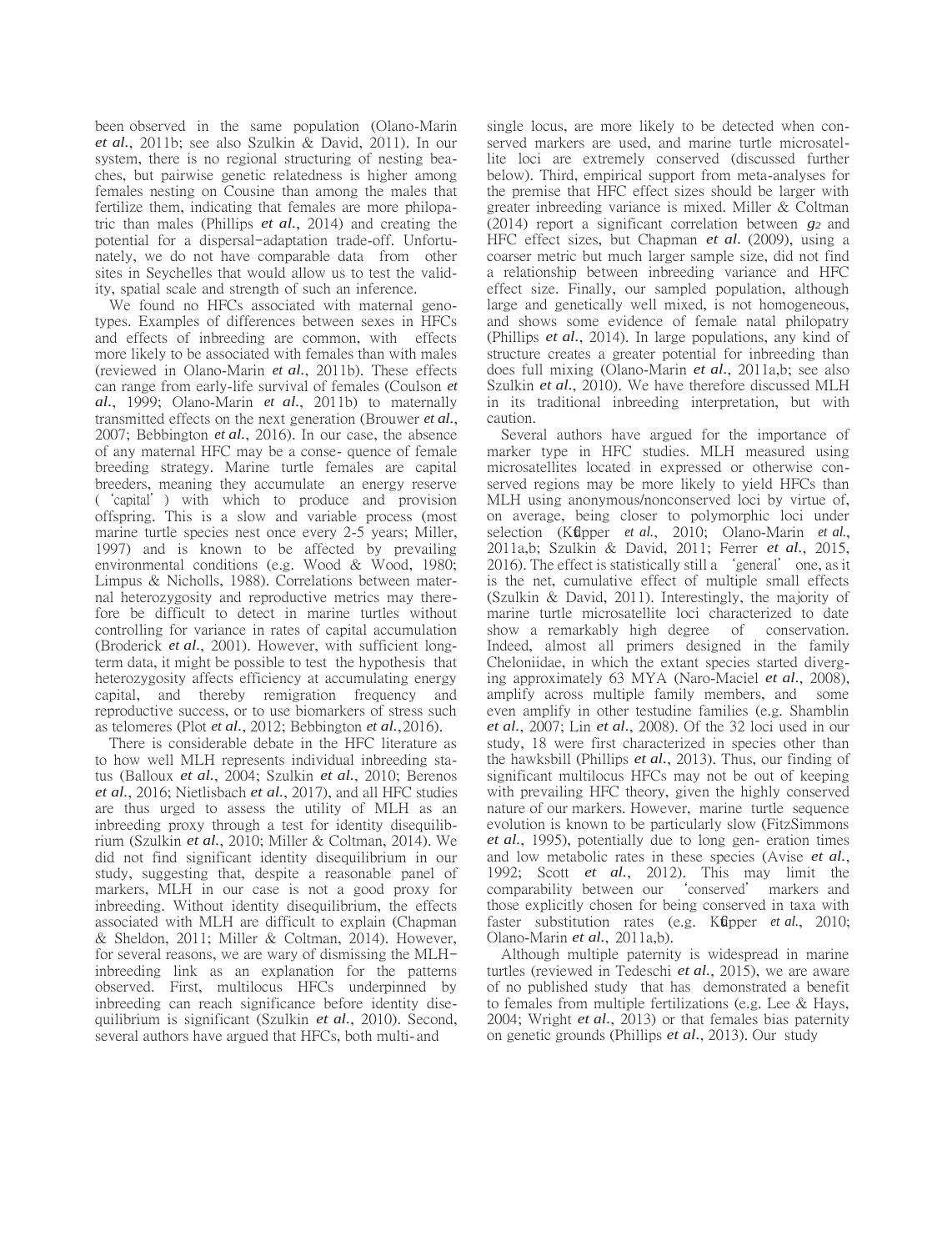may thus have implications for marine turtle mating systems, as it shows that, hypothetically, a female's choice of mate can affect the success of her clutches. However, it would only help explain mate choice, rather than multiple mating *sensu lato*, unless postcopulatory mechanisms bias paternity to the 'best' male (Parker, 1970; Eberhard, 1996). Moreover, it is difficult to see how a female could assess and utilize the effect we describe here, especially if the population is widely dispersed at the time of mating, as argued by Phillips *et al.*(2013).

A conceptual follow-up to our study would be to examine whether the effects we observe extend to candidate loci known to exhibit HFCs, such as immune genes (e.g. major histocompatibility complex, Piertney & Oliver, 2006; Toll-like receptors, Grueber *et al.*, 2012). It would also be informative to extend the study into additional years, as HFCs can vary in strength between breeding seasons, being stronger in 'bad' years that expose deleterious genotypes (e.g. Brouwer *et al.*, 2007; Harrison *et al.*, 2011; Annavi *et al.*, 2014). More generally, how well MLH reflects individual inbreeding could be better tested by using much larger marker sets, such as next-generation sequencing approaches that generate thousands of markers across the genome (e.g. restriction site-associated DNA, Hoffman *et al.*, 2014; single-nucleotide polymorphisms, Berenos *et al.*, 2016).

To summarize, our results emphasize the importance of looking for fitness effects of both low and high levels of genetic variability within a system, even on the same fitness trait. Such studies are relatively few, but play an important role in understanding how genetic variation is maintained in wild populations and how this might affect individual fitness. Our study is also of value to the HFC literature because of the distinct characteristics of this species – a long-lived, slow-to-mature, fecund reptile – which are all traits that are underrepresented by the species examined in HFC studies (Chapman *et al.*, 2009). From a conservation perspective, our results suggest that both inbreeding and outbreeding may affect fitness in marine turtles, at least in the Seychelles population of hawksbill turtles. Whether these effects have been altered by the substantial population declines caused by two centuries of overhunting is impossible to say from our study, but their mutual presence may highlight an important balance that could be disturbed by anthropogenic processes.

# Acknowledgments

We are grateful to the staff and management of Cousine Island, especially to J Henwood, S-M Jolliffe and the island's owner F Keeley, for initiating this turtle genetics project, for support in the field and for collecting so many of the samples; to JA Mortimer for feedback on the initial research proposal; to A Krupa, D Dawson, G Horsburgh and TA Burke for help with

molecular and statistical work; and to MI Taylor, AC Broderick and four anonymous reviewers whose feedback improved earlier versions of the manuscript. COLONY analyses were conducted on the High Performance Computing Cluster supported by the Research Computing Service at UEA. The project was funded by a UEA Dean of Science Studentship, a NERC Biomolecular Analysis Facility Grant to DSR and considerable inkind support from Cousine. Turtle tissue samples were collected under a Seychelles Bureau of Standards permit (NRDC/0266) and exported in accordance with the Convention on International Trade in Endangered Species (export permit SC9117736A602; import permit 475521/01).

# Author contributions

KPP assisted in fieldwork, performed the laboratory work, analysed the data and wrote the first draft of the manuscript. KGJ coordinated and led the fieldwork. THJ assisted with interpreting the results and writing the manuscript. DSR designed the study, managed the overall project, assisted with writing the manuscript, and won the UEA 2013 shotput.

# Data accessibility

All data and analysis scripts have been uploaded to the Dryad repository: [https://doi.org/10.5061/dryad.6697t.](https://doi.org/10.5061/dryad.6697t)

## References

- Akaike, H. 1974. A new look at the statistical model identification. *IEEE Trans. Autom. Control* 19: 716–723.
- Amos, W., Wilmer, J.W., Fullard, K., Burg, T.M., Croxall, J.P., Bloch, D. *et al.* 2001. The influence of parental relatedness on reproductive success. *Proc. R. Soc. B*. 268: 2021–2027.
- Annavi, G., Newman, C., Buesching, C.D., Macdonald, D.W., Burke, T. & Dugdale, H.L. 2014. Heterozygosity-fitness correlations in a wild mammal population: accounting for parental and environmental effects. *Ecol. Evol.* 4: 2594–2609.
- Aparicio, J.M., Ortego, J. & Cordero, P.J. 2006. What should we weigh to estimate heterozygosity, alleles or loci? *Mol. Ecol.* 15: 4659–4665.
- Avise, J.C., Bowen, B.W., Lamb, T., Meylan, A.B. & Bermingham, E. 1992. Mitochondrial DNA evolution at a turtle's pace: evidence for low genetic variability and reduced microevolutionary rate in the Testudines. *Mol. Biol. Evol.* 9: 457–473.
- Balloux, F., Amos, W. & Coulson, T. 2004. Does heterozygosity estimate inbreeding in real populations? *Mol. Ecol.* 13: 3021– 3031.
- Barton, K. 2013. MuMIn: Multi-model inference. R package version 1.9.5[. http://CRAN.R-project.org/package=MuMIn.](http://cran.r-project.org/package%3DMuMIn) Bates, D., Maechler, M., Bolker, B. & Walker, S. 2014. lme4: Linear mixed-effects models using Eigen and S4. R package
- version 1.1-7. [http://CRAN.R-project.org/package=lme4.](http://cran.r-project.org/package%3Dlme4) Bebbington, K., Spurgin, L.G., Fairfield, E.A., Dugdale, H.L., Komdeur, J., Burke, T. *et al.* 2016. Telomere length reveals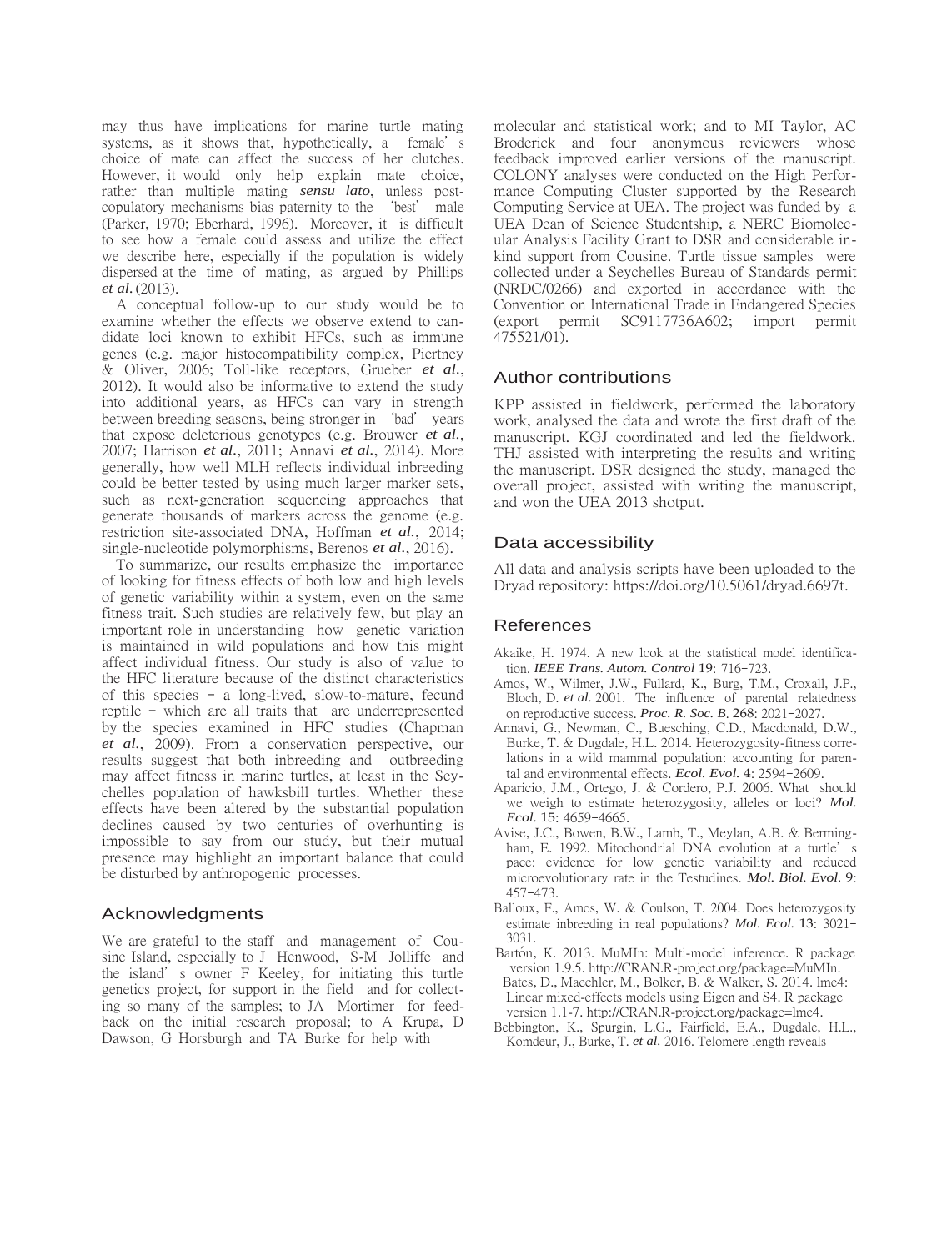cumulative individual and transgenerational inbreeding effects in a passerine bird. *Mol. Ecol.* 25: 2949–2960.

- Bensch, S., Hasselquist, D. & Vonschantz, T. 1994. Genetic similarity between parents predicts hatching failure - nonincestuous inbreeding in the great reed warbler. *Evolution* 48: 317–326.
- Berenos, C., Ellis, P.A., Pilkington, J.G. & Pemberton, J.M. 2016. Genomic analysis reveals depression due to both individual and maternal inbreeding in a free-living mammal population. *Mol. Ecol.* 25: 3152–3168.
- Bowen, B.W. & Karl, S.A. 2007. Population genetics and phylogeography of sea turtles. *Mol. Ecol.* 16: 4886–4907.
- Bretman, A., Newcombe, D. & Tregenza, T. 2009. Promiscuous females avoid inbreeding by controlling sperm storage. *Mol. Ecol.* 18: 3340–3345.
- Broderick, A.C., Godley, B.J. & Hays, G.C. 2001. Trophic status drives interannual variability in nesting numbers of marine turtles. *Proc. R. Soc. B* 268: 1481–1487.
- Brouwer, L., Komdeur, J. & Richardson, D.S. 2007. Heterozygosity-fitness correlations in a bottlenecked island species: a case study on the Seychelles warbler. *Mol. Ecol.* 16: 3134– 3144.
- Chapman, J.R. & Sheldon, B.C. 2011. Heterozygosity is unrelated to adult fitness measures in a large, noninbred population of great tits(*Parus major*). *J. Evol. Biol.* 24: 1715–1726.
- Chapman, J.R., Nakagawa, S., Coltman, D.W., Slate, J. & Sheldon, B.C. 2009. A quantitative review of heterozygosityfitness correlations in animal populations. *Mol. Ecol.* 18: 2746– 2765.
- Charlesworth, D. & Charlesworth, B. 1987. Inbreeding depression and its evolutionary consequences. *Annu. Rev. Ecol. Evol. Syst.* 18: 237–268.
- Charlesworth, B. & Charlesworth, D. 1999. The genetic basis of inbreeding depression. *Genet. Res.* 74: 329–340.
- Coltman, D.W. & Slate, J. 2003. Microsatellite measures of inbreeding: A meta-analysis. *Evolution* 57: 971–983.
- Coltman, D.W., Pilkington, J.G., Smith, J.A. & Pemberton, J.M. 1999. Parasite-mediated selection against inbred Soay sheep in a free-living, island population. *Evolution* 53: 1259– 1267.
- Cordero, P.J., Aparico, J.M. & Veiga, J.P. 2004. Parental genetic characteristics and hatching success in the spotless starling, *Sturnus unicolor*. *Anim. Behav.* 67: 637–642.
- Coulson, T., Albon, S., Slate, J. & Pemberton, J. 1999. Microsatellite loci reveal sex-dependent responses to inbreeding and outbreeding in red deer calves. *Evolution* 53: 1951–1960.
- Crnokrak, P. & Roff, D.A. 1999. Inbreeding depression in the wild. *Heredity* 83: 260–270.
- David, P. 1998. Heterozygosity-fitness correlations: new perspectives on old problems. *Heredity* 80: 531–537.
- David, P., Pujol, B., Viard, F., Castella, V. & Goudet, J. 2007. Reliable selfing rate estimates from imperfect population genetic data. *Mol. Ecol.* 16: 2474–2487.
- Diamond, A.W. 1976. Breeding biology and conservation of hawksbill turtles, *Eretmochelys imbricata* L., on Cousin Island Seychelles. *Biol. Conserv.* 9: 199–215.
- Eberhard, W.G. 1996. *Female Control: Sexual Selection by Cryptic Female Choice*. Princeton University Press, Princeton.
- Edmands, S. 2007. Between a rock and a hard place: evaluating the relative risks of inbreeding and outbreeding for conservation and management. *Mol. Ecol.* 16: 463–475.
- Escobar, J.S., Nicot, A. & David, P. 2008. The different sources of variation in inbreeding depression, heterosis and outbreeding depression in a metapopulation of *Physa acuta*. *Genetics* 180: 1593–1608.
- Ferrer, E.S., Garcia-Navas, V., Bueno-Enciso, J., Sanz, J.J. & Ortego, J. 2015. Multiple sexual ornaments signal heterozygosity in male blue tits. *Biol. J. Linn. Soc.* 115: 362–375.
- Ferrer, E.S., Garcia-Navas, V., Sanz, J.J. & Ortego, J. 2016. The strength of the association between heterozygosity and probability of interannual local recruitment increases with environmental harshness in blue tits. *Ecol. Evol.* 6: 8857–8869.
- Fitzpatrick, J.L. & Evans, J.P. 2009. Reduced heterozygosity impairs sperm quality in endangered mammals. *Biol. Lett.* 5: 320–323.
- FitzSimmons, N.N., Moritz, C. & Moore, S.S. 1995. Conservation and dynamics of microsatellite loci over 300 million years of marine turtle evolution. *Mol. Biol. Evol.* 12: 432– 440.
- Gooley, R., Hogg, C.J., Belov, K. & Grueber, C.E. 2017. No evidence of inbreeding depression in a Tasmanian devil insurance population despite significant variation in inbreeding. *Sci. Rep.* 7: 1830.
- Grueber, C.E., Wallis, G.P., King, T.M. & Jamieson, I.G. 2012. Variation at innate immunity Toll-like Receptor Genes in a bottlenecked population of a New Zealand robin. *PLoS ONE*  7: e45011.
- Hansson, B. & Westerberg, L. 2002. On the correlation between heterozygosity and fitness in natural populations. *Mol. Ecol.* 11: 2467–2474.
- Hansson, B. & Westerberg, L. 2008. Heterozygosity-fitness correlations within inbreeding classes: local or genome-wide effects? *Conserv. Genet.* 9: 73–83.
	- Harrison, X.A., Bearhop, S., Inger, R., Colhoun, K., Gudmundsson, G.A., Hodgson, D. *et al.* 2011. Heterozygosity-fit-
	- ness correlations in a migratory bird: an analysis of inbreeding and single-locus effects. *Mol. Ecol.* 20: 4786–4795. Hitchins, P.M., Bourquin, O. & Hitchins, S. 2004. Nesting suc- cess of hawksbill turtles (*Eretmochelys imbricata*) on Cousine Island Seychelles. *J. Zool.* 264: 383–389.
- Hoffman, J.I., Simpson, F., David, P., Rijks, J.M., Kuiken, T., Thorne, M.A.S. *et al.* 2014. High-throughput sequencing
- reveals inbreeding depression in a natural population. *PNAS*  111: 3775–3780.
- Hurvich, C.M. & Tsai, C.L. 1989. Regression and time-series model selection in small samples. *Biometrika* 76: 297–307.
- Jones, O.R. & Wang, J. 2010. COLONY: a program for parentage and sibship inference from multilocus genotype data. *Mol. Ecol. Resour.* 10: 551–555.
- Keller, L.F. 1998. Inbreeding and its fitness effects in an insular population of song sparrows (*Melospiza melodia*). *Evolution* 52: 240–250.
- Keller, L.F. & Waller, D.M. 2002. Inbreeding effects in wild populations. *Trends Ecol. Evol.* 17: 230–241.
- Komoroske, L.M., Jensen, M.P., Stewart, K., Shamblin, B.M. & Dutton, P.H. 2017. Advances in the application of genetics in marine turtle biology & conservation.*Front. Mar. Sci.* 4: 156.
- Ktipper, C., Kosztolanyi, A., Augustin, J., Dawson, D.A., Burke, T. & Székely, T. 2010. Heterozygosity-fitness correlations of conserved microsatellite markers in Kentish plovers *Charadrius alexandrinus*. *Mol. Ecol.* 19: 5172–5185.
- Kuznetsova, A., Brockhoff, P.B. & Christensen, R.H.B. 2013. lmerTest: Tests for random and fixed effects for linear mixed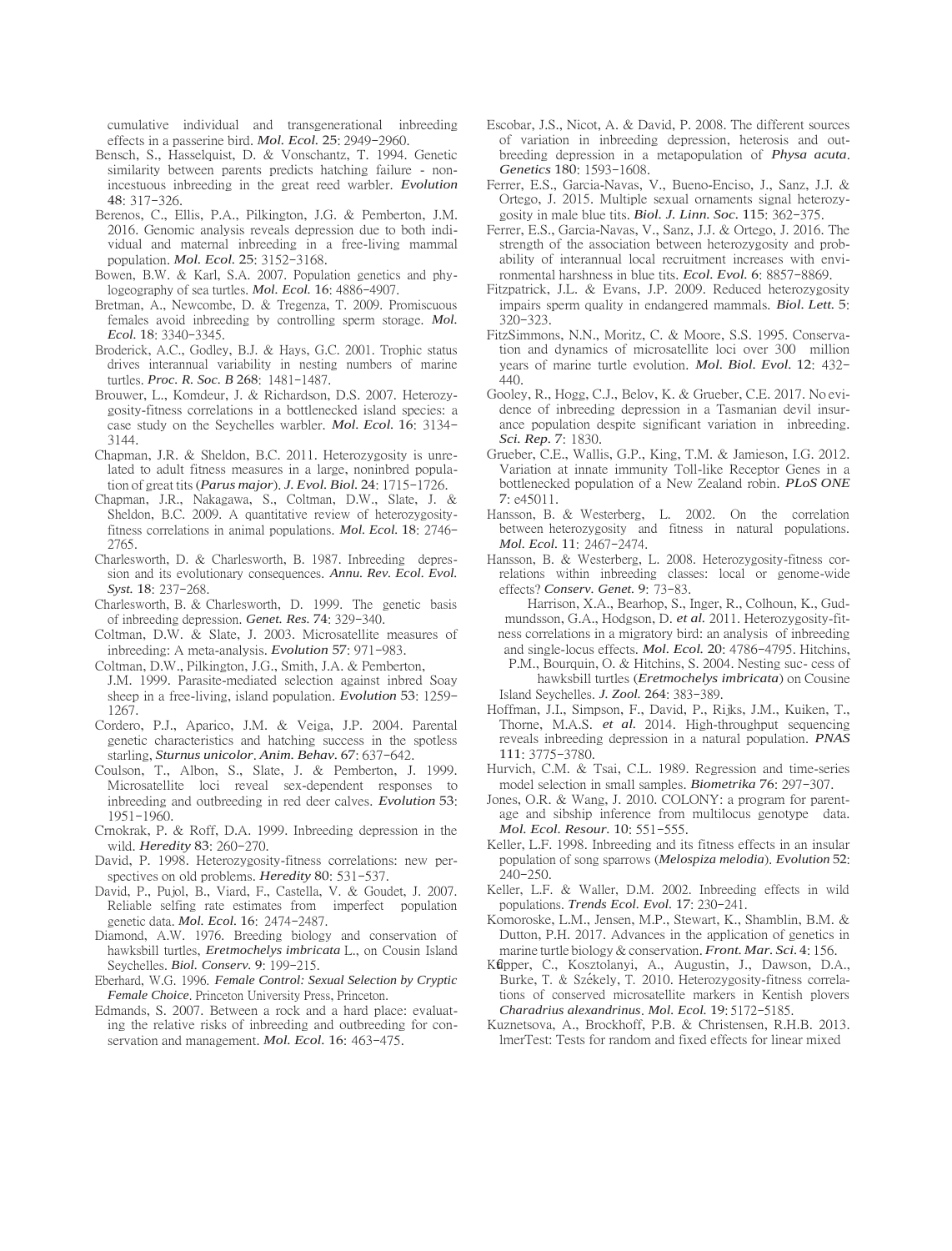effect models (lmer objects of lme4 package). R package version 1.2-1. [http://CRAN.R-project.org/package=lmerTest.](http://cran.r-project.org/package%3DlmerTest)

- Lacy, R.C., Petric, A. & Warneke, M. 1993. Inbreeding and outbreeding in captive populations of wild animal species. In: *The Natural History of Inbreeding and Outbreeding* (N.W. Thornhill, ed), pp. 352–374. University of Chicago Press, Chicago.
- Lee, P.L.M. 2008. Molecular ecology of marine turtles: new approaches and future directions. *J. Exp. Mar. Biol. Ecol.* 356:  $25 - 42.$

Lee, P.L.M. & Hays, G.C. 2004. Polyandry in a marine turtle: females make the best of a bad job. *PNAS* 101: 6530–6535.

- Lee, P.L.M., Luschi, P. & Hays, G.C. 2007. Detecting female precise natal philopatry in green turtles using assignment methods. *Mol. Ecol.* 16: 61–74.
- Li, Y.C., Korol, A.B., Fahima, T., Beiles, A. & Nevo, E. 2002. Microsatellites: genomic distribution, putative functions and mutational mechanisms: a review. *Mol. Ecol.* 11: 2453–2465.
- Li, Y.C., Korol, A.B., Fahima, T. & Nevo, E. 2004. Microsatellites within genes: structure, function, and evolution. *Mol. Biol. Evol.* 21: 991–1007.
- Limpus, C.J. & Nicholls, N. 1988. The Southern Oscillation regulatestheannualnumbersofgreenturtles(*Cheloniamydas*) breedingaroundnorthernAustralia.*Aust.WildlifeRes.*15:157–161.
- Lin, G., Chang, A., Yap, H.W. & Yue, G.H. 2008. Characterization and cross-species amplification of microsatellites from the endangered Hawksbill turtle (*Eretmochelys imbricate*). *Conserv. Genet.* 9: 1071–1073.
- Marshall, T.C. & Spalton, J.A. 2000. Simultaneous inbreeding and outbreeding depression in reintroduced Arabian oryx. *Anim. Conserv.* 3: 241–248.
- Marshall, T.C., Slate, J., Kruuk, L.E.B. & Pemberton, J.M. 1998. Statistical confidence for likelihood-based paternity inference in natural populations. *Mol. Ecol.* 7: 639–655.
- Miller, J.D. 1997. Reproduction in Sea Turtles. In: *The Biology of Sea Turtles*, vol. 1 (P.L. Lutz, J.A. Musick, eds), pp. 51–82. CRC Press, Boca Raton, FL.
- Miller, J.M. & Coltman, D.W. 2014. Assessment of identity disequilibrium and its relation to empirical heterozygosity fitness correlations: a meta-analysis. *Mol. Ecol.* 23: 1899–1909.
- Mitton, J.B., Schuster, W.S.F., Cothran, E.G. & Defries, J.C. 1993. Correlation between the individual heterozygosity of parents and their offspring. *Heredity* 71: 59–63.

Mortimer, J.A. 1984. *Marine turtles in the Republic of the Seychelles: status and management: report on project 1809, 1981- 1984*, pp. 80. IUCN/WWF, Gland, Switzerland.

- Mortimer, J.A. 2004. Seychelles Marine Ecosystem Management Project (GEF-SEYMEMP): Turtle Component. Final Report.
- Nakagawa, S. & Schielzeth, H. 2013. A general and simple method for obtaining  $R^2$  from generalized linear mixedeffects models. *Methods Ecol. Evol.* 4: 133–142.
- Naro-Maciel, E., Le, M., FitzSimmons, N.N. & Amato, G. 2008. Evolutionary relationships of marine turtles: a molecular phylogeny based on nuclear and mitochondrial genes. *Mol. Phylogenet. Evol.* 49: 659–662.
- Neff, B.D. 2004. Stabilizing selection on genomic divergence in a wild fish population. *PNAS* 101: 2381–2385.
- Nietlisbach, P., Keller, L.F. & Postma, E. 2016. Genetic variance components and heritability of multiallelic heterozygosity under inbreeding. *Heredity* 116: 1–11.
- Nietlisbach, P., Keller, L.F., Camenisch, G., Guillaume, F., Arcese, P., Reid, J.M. *et al.* 2017. Pedigree-based inbreeding coefficient explains more variation in fitness than heterozygosity at 160 microsatellites in a wild bird population. *Proc. R. Soc. B*. 284. [https://doi.org/10.1098/rspb.2016.](https://doi.org/10.1098/rspb.2016.2763) [2763.](https://doi.org/10.1098/rspb.2016.2763)
- Olano-Marin, J., Mueller, J.C. & Kempenaers, B. 2011a. Correlations between heterozygosity and reproductive success in the blue tit (*Cyanistes caeruleus*): an analysis of inbreeding and single locus effects. *Evolution* 65: 3175–3194.
- Olano-Marin, J., Mueller, J.C. & Kempenaers, B. 2011b. Heterozygosity and survival in blue tits (Cyanistes caeruleus): contrasting effects of presumably functional and neutral loci. *Mol. Ecol.* 20: 4028–4041.
- Parker, G.A. 1970. Sperm competition and its evolutionary consequences in insects. *Biol.Rev.Camb.Philos.Soc.*45: 525– 567.
- Parmenter, C.J. 1980. Incubation of the eggs of the green sea turtle, *Chelonia mydas*, in Torres Strait, Australia – the effect of movement on hatchability. *Aust. Wildlife Res.* 7: 487–491.
- Phillips, K.P., Jorgensen, T.H., Jolliffe, K.G., Jolliffe, S.-M., Henwood, J. & Richardson, D.S. 2013. Reconstructing paternal genotypes to infer patterns of sperm storage and sexual selection in the hawksbill turtle. *Mol. Ecol.* 22: 2301– 2312.
- Phillips, K.P., Mortimer, J.A., Jolliffe, K.G., Jorgensen, T.H. & Richardson, D.S. 2014. Molecular techniques reveal cryptic life history and demographic processes of a critically endangered marine turtle. *J. Exp. Mar. Biol. Ecol.* 455: 29–37.
- Piertney, S.B. & Oliver, M.K. 2006. The evolutionary ecology of the major histocompatibility complex. *Heredity* 96: 7–21.
- Plot, V., Criscuolo, F., Zahn, S. & Georges, J.-Y. 2012. Telomeres, age and reproduction in a long-lived reptile. *PLoS ONE* 7: e40855.
- Queller, D.C. & Goodnight, K.F. 1989. Estimating relatedness using genetic markers. *Evolution* 43: 258–275.
- R Development Core Team 2008. *R: A language and environment for statistical computing*. R Foundation for Statistical Computing, Vienna, Austria.
- Raymond, M. & Rousset, F. 1995. GENEPOP (Version-1.2) population-genetics software for exact tests and ecumenicism. *J. Hered.* 86: 248–249.
- Richardson, D.S., Komdeur, J. & Burke, T. 2004. Inbreeding in the Seychelles warbler: environment-dependent maternal effects. *Evolution* 58: 2037–2048.
- Roberts, S.C., Hale, M.L. & Petrie, M. 2006. Correlations between heterozygosity and measures of genetic similarity: implications for understanding mate choice. *J. Evol. Biol.* 19: 558–569.
- Rodriguez-Quilon, I., Santos-del-Blanco, L., Grivet, D., Jaramillo-Correa, J.P., Majada, J., Vendramin, G.G. *et al.* 2015. Local effects drive heterozygosity-fitness correlations in an outcrossing long-lived tree. *Proc. R. Soc. B* 282: 20152230.
- Scott, R., Marsh, R. & Hays, G.C. 2012. Life in the really slow lane: loggerhead sea turtles mature late relative to other reptiles. *Funct. Ecol.* 26: 227–235.
- Shamblin, B.M., Faircloth, B.C., Dodd, M., Wood-Jones, A., Castleberry, S.B., Carroll, J.P. *et al.* 2007. Tetranucleotide microsatellites from the loggerhead sea turtle (*Caretta caretta*). *Mol. Ecol. Notes* 7: 784–787.